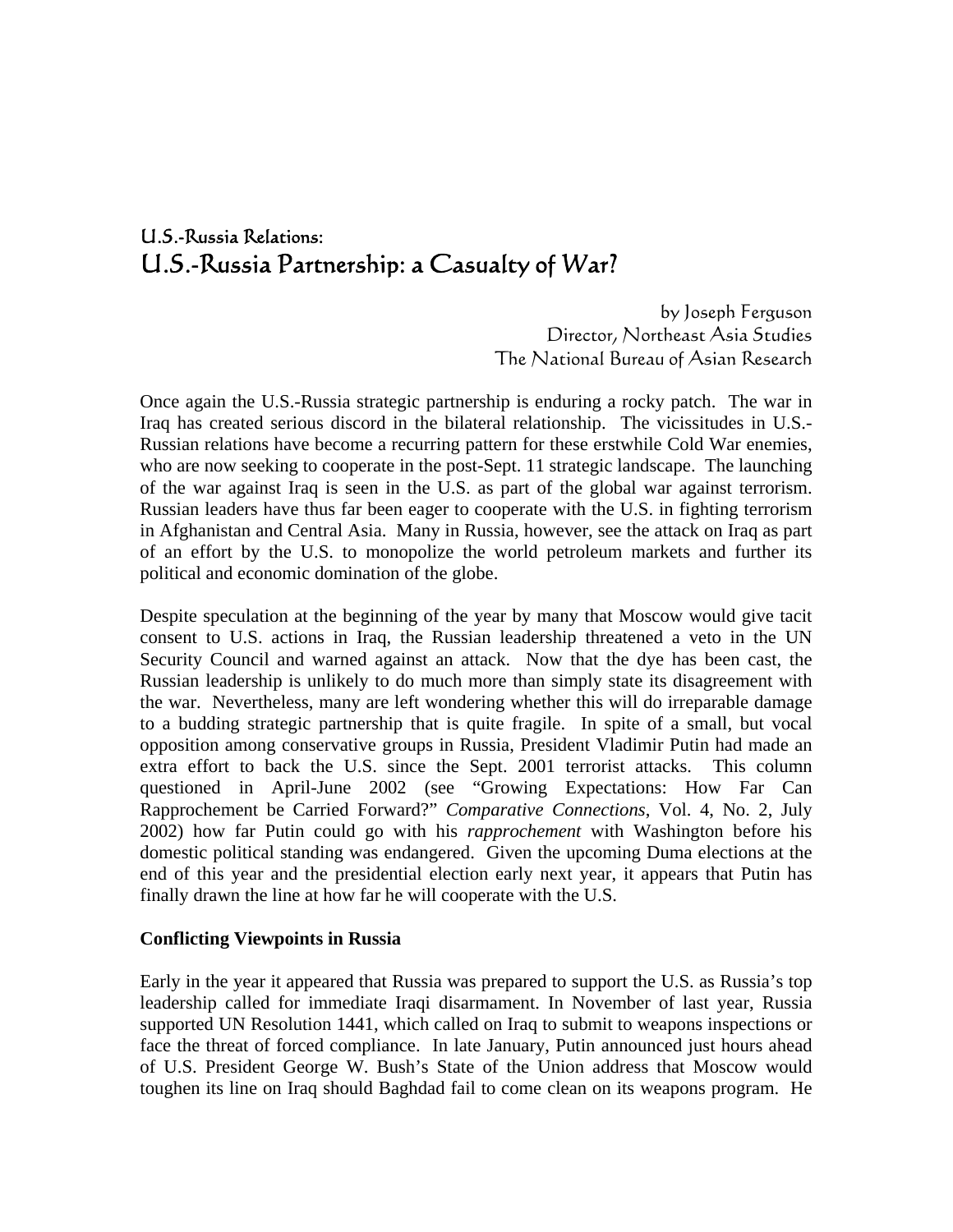also admitted the Kremlin did not want a confrontation with Washington over Iraq, prompting the influential daily *Kommersant* to assert that for Russia, "America is more important than Iraq." Nevertheless, opposition to military action against Iraq surfaced within the Russian government soon thereafter. The Russian Foreign Ministry was the first to openly state its opposition to "aggressive" U.S. policy against Iraq. Even as Putin came out in personal support of a strong UN resolution forcing Iraq to submit to inspections, Foreign Minister Igor Ivanov began criticizing the harsh stance taken by the Bush administration against Iraq. Putin, though clearly against unilateral U.S. military action in Iraq, in the beginning maintained a fairly low profile, even into February when he visited Paris as the personal guest of French President Jacques Chirac, the most vocal critic of the U.S. within the UN Security Council. Putin also visited German Chancellor Gerhard Schroeder, another vocal critic of Bush administration policies in the Middle East. Putin and his presidential staff seemed to be using Foreign Minister Ivanov as a sounding board both internationally and within Russia itself. It became clear that a good majority of Russians were against any U.S. military action in Iraq without UN blessing. In a major televised interview on Feb. 21, Putin warned about a "growing aggressiveness of influential forces in certain countries." This seems to have been the turning point in Putin's official stance toward the U.S.

Soon, much of the Russian press which had been vacillating also came out against U.S. "unilateralism." Even the daily *Kommersant*, which had only a few weeks prior warned that Iraq was not worth sowing discord with Washington, made an about face and issued a pointed analysis concerning the statement by U.S. Deputy Secretary of State Richard Armitage that the U.S. would have no objection to Russian airstrikes against terrorist bases in Georgia, and explained that the U.S. only deigned to give consent to bomb Georgia, because it would soon be bombing Iraq. The article noted that "Russia has no need to bomb Georgia now, and the Americans know it." A number of influential analysts in Russia explained that many Russians were tiring of the domineering attitude of the Bush administration, and argued that Russia thus far had received little for its support of the U.S. in Central Asia and elsewhere in the war against terrorism. Moscow's goodwill to Washington has not been reciprocated, a claim made by many. They argue that Russia has shared vital intelligence with the CIA concerning North Korea, has withdrawn from communication facilities in Cuba, and from the naval base at Cam Rahn Bay in Vietnam, but has received very little in return. In fact, the U.S. Congress is still clinging stubbornly to the Jackson-Vanik trade law, which dates to the dark days of the Cold War and prevents Russia from permanent normal trade relations status with the U.S. One such analyst stated, "Most countries are irked at U.S leadership and the demonstrative haughtiness with which the Republican administration is affirming its leadership." The daily *Nezavisimaya Gazeta* warned that a U.S. attack on Iraq could give terrorism a "moral justification."

But other analysts in Russia have been warning of the serious downside of continuing to oppose the U.S. over Iraq. They argue that Vladimir Putin has painstakingly spent three years building the strategic partnership with the U.S. They warn that by openly criticizing the U.S. the Russian government is sabotaging its own interests. Most important for Russia, many point out, is the estimated \$8-\$10 billion in debt that Iraq owes Russia and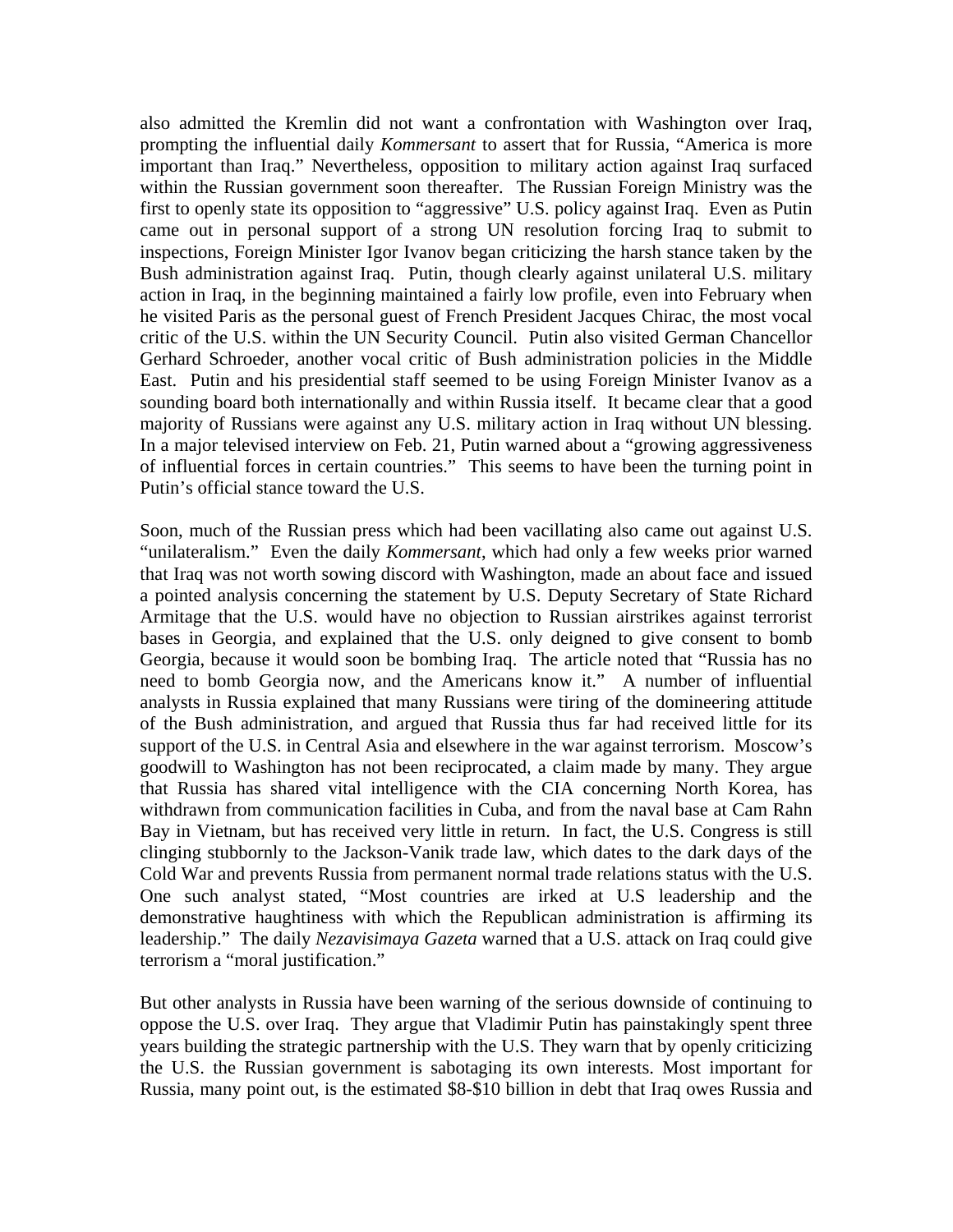the contracts that many Russian oil firms have signed in Iraq over the years. If Russia does not back the U.S., some have stated, then it will lose any chance of recouping this debt or having its contracts honored. In yet another demonstration of the divide among Russia's analysts, another article in the *Nezavisimaya Gazeta* warned that Russia should "not cross a line [i.e., veto a U.S.-sponsored resolution in the United Nations] which it cannot cross back over." In an article in the *Moscow Times* two analysts urged the Russian government to take this opportunity of trans-Atlantic discord to become the "next Great Britain," the ally of first choice for the U.S. Russia's wealthiest oligarch, Yukos chairman Mikhail Khodorkovsky, urged the government to back the U.S., saying that strategic and economic cooperation with the U.S. is the only realistic option for Russia. One analyst wrote that though jackal diplomacy (i.e., moving in after the United States makes the kill) may be distasteful, "it would be the height of stupidity to quarrel with America over Iraq."

The Russian presidential chief of staff and a powerful Kremlin insider (a holdover, in fact, from the Yeltsin administration), Alexander Voloshin, was dispatched to Washington in late February to meet with National Security Advisor Condeleezza Rice. His mission was deemed important enough in Washington that he was able to meet with President Bush, as well. What exactly Voloshin discussed with his hosts is unknown. Informed speculation, however, insisted that Voloshin was seeking a deal that assured Russia a place at the energy table in a postwar Iraq. Judging by the reaction of the Russian government not long thereafter, the visit must not have been much of a success. In early March, the Russian government announced that it would block any U.S. sponsored resolution in the United Nations authorizing force against Iraq, thus staying in line with France and Germany.

### **Putin Draws the Line**

What brought about this new resolve within the Russian government to oppose the U.S.? Putin has a number of motivations in opposing the U.S. over Iraq. Among these motivations are economic, diplomatic, political, and strategic factors. Russia stands to lose economically by not backing the U.S., but it must be remembered that Russia's main creditor over the last decade has been Germany. Although Putin has carefully cultivated relations with Washington, he continues to maintain Russia's special relationship with Berlin. The Franco-German factor also cannot be discounted in terms of Russia's future membership in the European Union. Additionally, Russian leaders are not keen on seeing the UN become a rubber-stamp organization for unilateral U.S. actions overseas. As one Russian daily stated, "Russia's main diplomatic goal has been upholding the authority of the UN Security Council, one of the few international institutions where Moscow wields considerable [diplomatic] influence."

Domestic politics are probably the strongest motivating factor for Putin to maintain a distance from U.S. policy in Iraq. Duma elections will be held later this year, which is no doubt the motivating factor behind the Duma decision to delay the ratification of the START Treaty − a move which many Russian analysts consider the equivalent of Russia shooting itself in the foot. Russia's presidential election is slated for early next year. Putin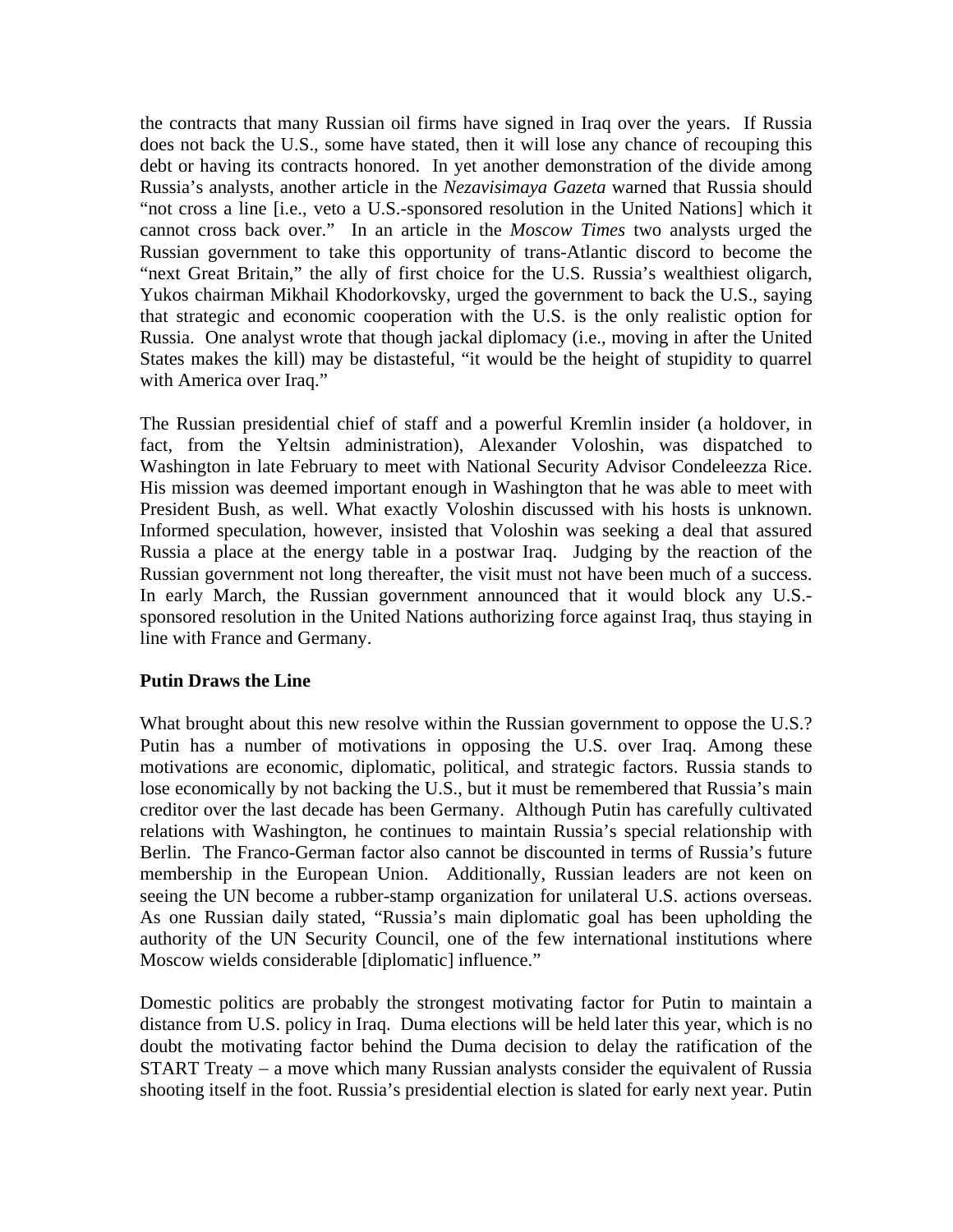has been seen as perhaps overly accommodating to the U.S. in his three years in office (much like Mikhail Gorbachev). If he is to face criticism for this, he can point to Iraq as a case where he did not buckle to Washington.

Putin also needs to take into account the Muslim factor in Russia. More than 20 million people of Islamic faith reside in Russia (whose population is approximately 145 million). Contrary to popular belief in the West, these Muslims do not all reside in the Caucasus or along the border with the Central Asia republics. In fact, a great number of them reside in the Volga heartland, east of Moscow. This is a factor that no Russian politician can afford to overlook. If Russia's Muslims were to express outrage over policy in Iraq, it could have reverberations in Moscow. Russian insistence on maintaining Chechnya in the fold is based in part on the argument that if Chechnya is allowed to secede, then other republics within the Russian Federation (such as the overwhelmingly Muslim republic of Tartarstan in the Volga heartland) might also want to leave. Indeed, the Muslim concentration in the Volga heartland has been a major factor in the formation of Russian policy since the early 1990s.

Perhaps a final factor in the Putin calculus is simple pride. Some reports have suggested that the Bush administration has threatened to withhold economic assistance, block Russian membership in the World Trade Organization (WTO), and desist from giving Russia a role in postwar Iraq if it continues to oppose the U.S. President Putin would surely have a hard time swallowing what the *Moscow Times* has referred to as "blackmail." Putin has probably tired of being seen as a major accommodator to the U.S., and hence his decision to draw the line.

## **Will Washington Turn Moscow Away?**

As the war in Iraq unfolds and as U.S. forces moved ever closer to Baghdad, Moscow began to change its tune somewhat. In early April, both Putin and Foreign Minister Ivanov stressed the importance of the bilateral relationship, and insisted that the relationship will continue to live and grow even through difficult times. It is clear that Putin does not want the United States and Russia to have a major falling out. But how will Washington respond?

The Bush administration issued demarches to the Kremlin on several occasions due to the findings that a Russian company had delivered to Iraq GPS-jamming technology, antitank missiles, and night-vision goggles. *The New York Times* also issued a strong denunciation of Russia's actions. Washington is also perturbed by Russia's failure to curb its public condemnations, in spite of what it might be saying behind closed doors. American pundits also point out that Russia is being hypocritical in that it is itself engaged in a war against terrorists in Chechnya, is killing many civilians, and yet its nightly news broadcasts show mainly wounded Iraqi women and children. The so-called referendum in Chechnya has also been ridiculed in the United States. The results (88 percent approval) were seen a mirror of the so-called elections in the Soviet Union. The real damage to the bilateral relationship caused by Russia's stance can best be assessed by the postwar role Russia takes in Iraq. If Russian companies are shut out of energy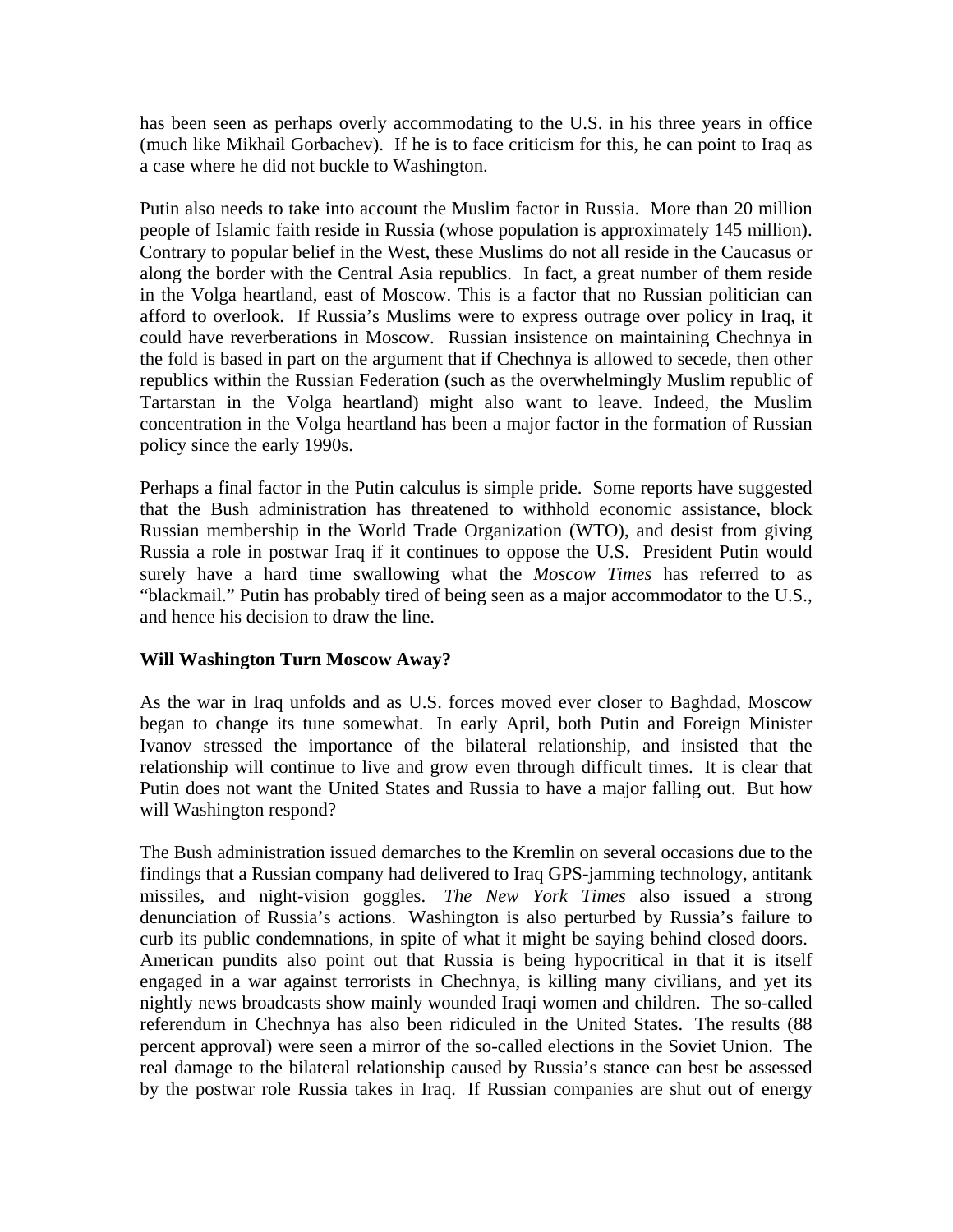contracts, then we can surmise that Washington took note of Moscow's commentary and was not happy.

## **The East Asian Strategic Situation**

The war in Iraq dominated the U.S.-Russian relationship during the first quarter of the year. As such, there has been little interaction between the two countries in Northeast Asia. Beijing has clearly stated its opposition to the war, but it has taken a much more low-key role than Moscow, which is surprising given China's increasing dependence on Middle Eastern oil. China seems to have taken a stance more like the one many assumed Russia would in the beginning. Japan, on the other hand, has taken a strong stance in support of U.S. actions in the Persian Gulf. Japan seems to have taken a lesson from the first Gulf War and does not want to be seen as a reluctant supporter in the U.S. It also wants to keep the U.S. engaged on the Korean Peninsula, where Tokyo's own security is threatened.

The North Korean nuclear crisis dominates the strategic situation in East Asia and the U.S. and Russia seem to have disagreements here as well. Moscow, which has always wanted a role at the Korean negotiating table is now urging the U.S. to conduct bilateral negotiations with North Korea. China has taken the same position. The U.S., meanwhile, insists on Chinese assistance in convincing Pyongyang to give up its nuclear program. Washington seems ambivalent about the participation of Moscow on the Korean Peninsula. In any case, after a visit late last year to Pyongyang by a senior Russian Foreign Ministry official, Kim Jong-il also seems ambivalent about having Russia at the table.

The U.S. attack on Iraq might have marked the death knell for the short-lived U.S.- Russian strategic partnership and the beginning of frigid relations. Much of this depends on how U.S. diplomats and politicians carry out the peace in Iraq, and on the results of Russia's Duma and presidential elections.

## **Chronology of U.S.-Russia Relations January - March 2003**

**Jan. 14, 2003:** U.S. President George W. Bush signs special orders to release more than \$310 million in frozen funds to help Russia secure or eliminate nuclear, biological, and chemical weapons. The president's orders free more than \$150 million to build a facility to destroy chemical munitions in Shchuch'ye, Russia.

**Jan. 14, 2003:** Russian Defense Minister Sergei Ivanov says in an interview that Russia could collaborate with the U.S. in building a missile defense system under certain conditions.

**Jan. 17, 2003:** A group of congressional Democrats outline a proposal to eliminate the provisions of the Jackson-Vanik amendment, which Congress passed in 1974 preventing Russia from achieving permanent normal trade status.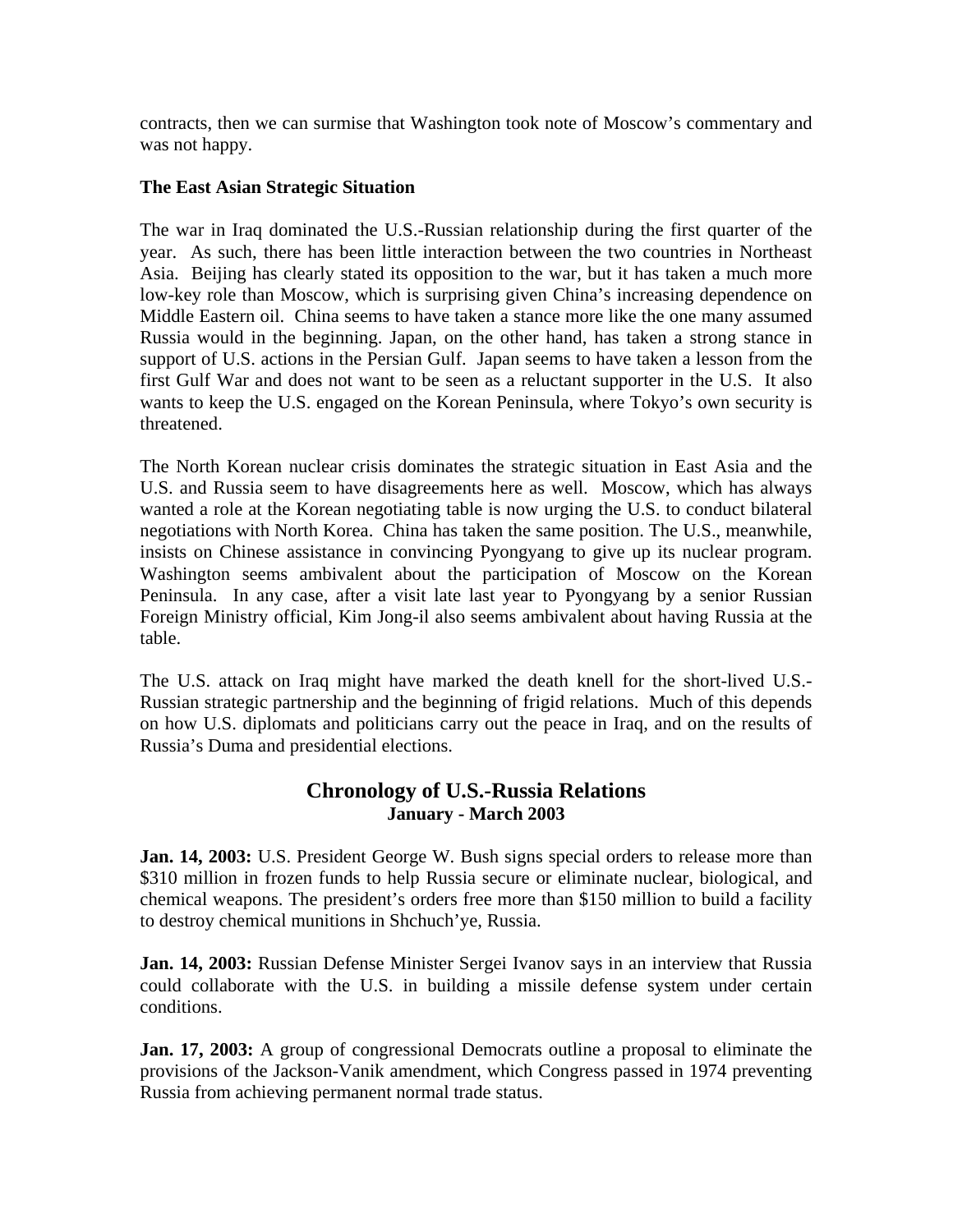**Jan. 21, 2003:** Russian Defense Minister Ivanov is interviewed on Al-Jazeera TV and concedes that Russia has come under U.S. pressure to abandon nuclear cooperation with Iran. Ivanov says that Russia would continue cooperating with Iran and that two new nuclear reactors would be built in that country.

**Jan. 23-24, 2003:** On a visit to Moscow U.S. Deputy Secretary of State Richard Armitage says that Russia should not rule out the possibility of preventive strikes on Chechen terrorists, even those on Georgian territory. "A country that believes in preventive strikes will find it difficult to criticize another country for doing the same."

**Jan. 26, 2003:** U.S. Secretary of Commerce Donald Evans meets with Russian Economic Development and Trade Minister German Gref in Davos, Switzerland. Evans promises his personal support to Russia in tackling current bilateral trade problems.

**Jan. 27, 2003:** The *New York Times* reports that sometime in the early 1990s, Russian SVR agents had installed secret nuclear detection equipment inside the Russian Embassy in the North Korean capital Pyongyang at the request of the Central Intelligence Agency. The equipment was designed to pick up emissions of the isotope krypton, which would signal that North Korea had resumed plutonium reprocessing at its Yongbyon nuclear reactor.

**Jan. 28, 2003:** In an interview with *Itogi* magazine Russian Foreign Minister Igor Ivanov says U.S. plans to develop and deploy a national missile defense system should not present an obstacle in bilateral ties between Moscow and Washington, a reversal of the previous Russian position.

**Feb. 3, 2003:** The Bush administration announces that it will cut the aid Russia and the countries of the former Soviet Union will receive under the Freedom Support Act. The allocation for Russia will fall to \$73 million from \$148 million.

**Feb. 9-11, 2003:** Russian President Vladimir Putin conducts a three-day state visit to Paris and meets with French President Jacques Chirac. The two announce their opposition to U.S. plans to impose a deadline on Iraq that would lead to military strikes.

**Feb. 20, 2003:** Secretary of State Colin Powell announces U.S. plans to blacklist three Chechen groups suspected of the attack on a Moscow theater in October 2002.

**Feb. 21, 2003:** In a nationwide television interview President Putin states that he is very concerned about the "breakdown" of the balance of power in the world and the "growing aggressiveness of influential forces in certain countries."

**Feb. 24, 2003:** U.S. Under Secretary of State for Arms Control and International Security John Bolton meets with Russian Deputy Foreign Minister Georgii Mamedov for talks on global strategic security and nonproliferation.